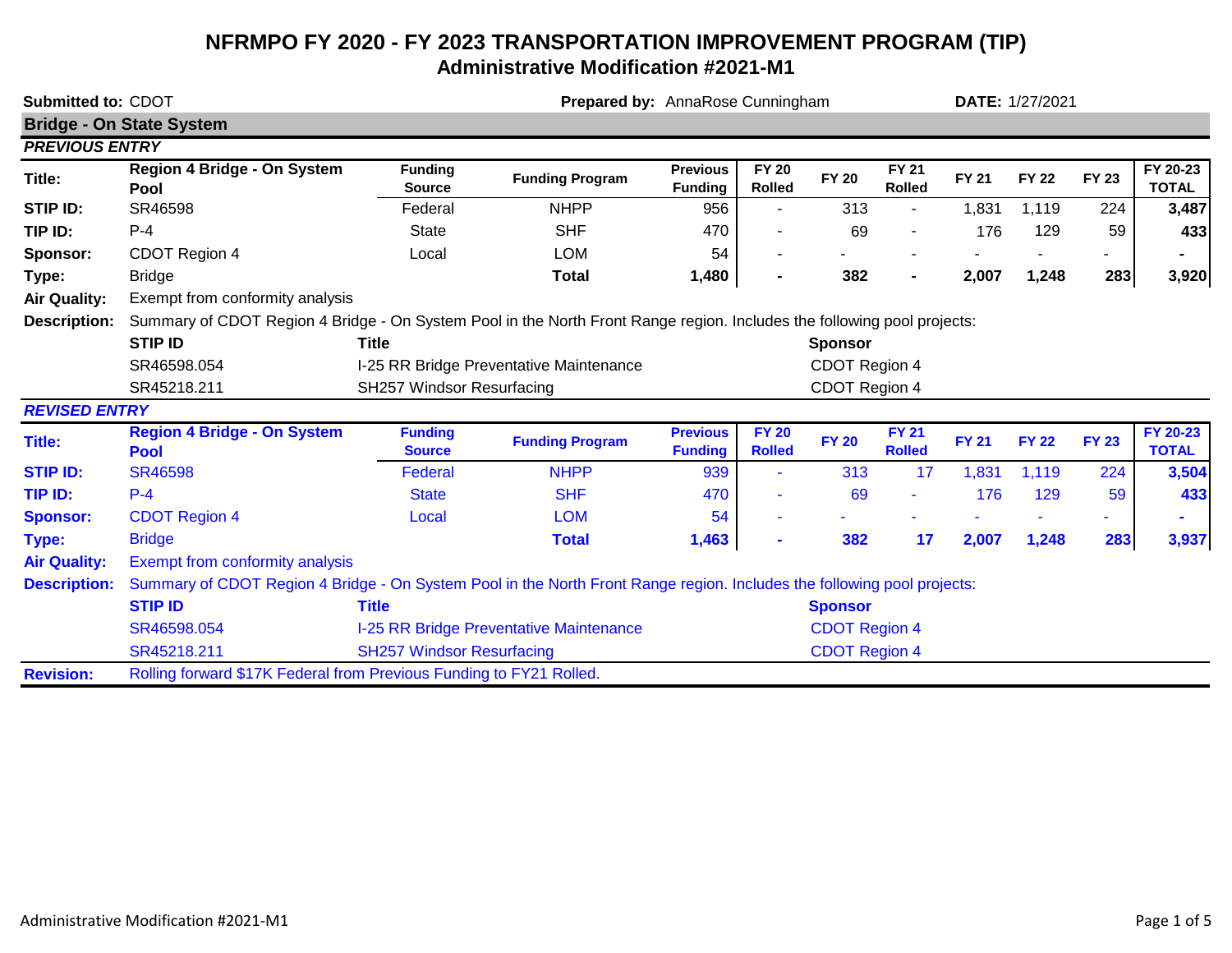## **NFRMPO Transportation Alternatives (TA)** *PREVIOUS ENTRY*

| Title:          | <b>North LCR 17 Expansion</b> | <b>Funding</b><br><b>Source</b> | <b>Funding Program</b> | <b>Previous</b><br><b>Funding</b> | <b>FY 20</b><br><b>Rolled</b> | <b>FY 20</b> | <b>FY 21</b><br><b>Rolled</b> | <b>FY 21</b> | FY 22 | <b>FY 23</b> | FY 20-23<br><b>TOTAL</b> |
|-----------------|-------------------------------|---------------------------------|------------------------|-----------------------------------|-------------------------------|--------------|-------------------------------|--------------|-------|--------------|--------------------------|
| Sponsor:        | <b>Larimer County</b>         | Federal                         | <b>TA</b>              |                                   |                               |              |                               | 264          |       |              | 264                      |
| <b>STIP ID:</b> | SNF5095.003                   | Local                           | -                      |                                   |                               |              |                               | 66           |       |              | 66                       |
| TIP ID:         | 2021-001                      |                                 | <b>Total</b>           |                                   |                               |              |                               | 330          |       |              | 330                      |
|                 | _  _ _ . _ . _                |                                 |                        |                                   |                               |              |                               |              |       |              |                          |

**Type:** Bike/Ped Facility

**Air Quality:** Exempt from conformity analysis

Description: Expand one (1) mile section of LCR 17 between Willox Lane and US 287/SH 14 from a two lane facility to a two lane facility with six (6) foot shoulders/bike lanes. A three lane section at the intersection with US 287/SH 14.

| <b>REVISED ENTRY</b> |                                                                                     |                                 |                        |                                   |                               |                          |                               |              |              |                |                          |
|----------------------|-------------------------------------------------------------------------------------|---------------------------------|------------------------|-----------------------------------|-------------------------------|--------------------------|-------------------------------|--------------|--------------|----------------|--------------------------|
| Title:               | <b>North LCR 17 Expansion</b>                                                       | <b>Funding</b><br><b>Source</b> | <b>Funding Program</b> | <b>Previous</b><br><b>Funding</b> | <b>FY 20</b><br><b>Rolled</b> | <b>FY 20</b>             | <b>FY 21</b><br><b>Rolled</b> | <b>FY 21</b> | <b>FY 22</b> | <b>FY 23</b>   | FY 20-23<br><b>TOTAL</b> |
| <b>Sponsor:</b>      | <b>Larimer County</b>                                                               | Federal                         | <b>TA</b>              | $\sim$                            | ۰                             | $\overline{\phantom{a}}$ | $\mathbf{r}$                  | 151          | $\sim$       | $\blacksquare$ | 151                      |
| <b>STIP ID:</b>      | SNF5095.003                                                                         | Federal                         | <b>PNF</b>             | $\sim$                            | ۰                             | ۰                        | $\mathcal{L}_{\mathcal{A}}$   | 113          | $\sim$       |                | $113$                    |
| TIP ID:              | 2021-001                                                                            | Local                           |                        |                                   | $\overline{\phantom{a}}$      | ۰                        |                               | 66           | $\sim$       |                | 66                       |
| Type:                | <b>Bike/Ped Facility</b>                                                            |                                 | <b>Total</b>           |                                   | $\mathbf{r}$                  |                          | $\mathbf{r}$                  | 330          | $\sim$       | $\sim$         | 330                      |
| <b>Air Quality:</b>  | <b>Exempt from conformity analysis</b>                                              |                                 |                        |                                   |                               |                          |                               |              |              |                |                          |
| <b>Revision:</b>     | Swapping \$113K FY21 Federal funding program from TA to PNF (Pandemic North Front). |                                 |                        |                                   |                               |                          |                               |              |              |                |                          |

## **Surface Transportation Block Grant (STBG)**

| <b>PREVIOUS ENTRY</b> |                                                        |                                 |                        |                                   |                               |              |                               |                          |              |              |                          |
|-----------------------|--------------------------------------------------------|---------------------------------|------------------------|-----------------------------------|-------------------------------|--------------|-------------------------------|--------------------------|--------------|--------------|--------------------------|
| Title:                | <b>Timberline Road Corridor</b><br><b>Improvements</b> | <b>Funding</b><br><b>Source</b> | <b>Funding Program</b> | <b>Previous</b><br><b>Funding</b> | <b>FY 20</b><br><b>Rolled</b> | <b>FY 20</b> | <b>FY 21</b><br><b>Rolled</b> | <b>FY 21</b>             | <b>FY 22</b> | <b>FY 23</b> | FY 20-23<br><b>TOTAL</b> |
| Sponsor:              | <b>Fort Collins</b>                                    | Federal                         | <b>STBG</b>            | $\sim$                            |                               |              |                               | 2,695                    | $\sim$       |              | 2,695                    |
| <b>STIP ID:</b>       | SNF5788.047                                            | Local                           |                        | -                                 |                               |              | $\blacksquare$                | ,033                     |              |              | 1,033                    |
| TIP ID:               | 2020-010                                               | Local                           | LOM                    |                                   |                               | 2,273        | $\blacksquare$                | $\overline{\phantom{a}}$ |              | -            | 2,273                    |
| Type:                 | Widening                                               |                                 | Total                  | $\overline{\phantom{a}}$          |                               | 2,273        |                               | 3,727                    |              | . .          | 6,000                    |
| .                     | .                                                      |                                 |                        |                                   |                               |              |                               |                          |              |              |                          |

**Air Quality:** Included in conformity analysis

**Description:** 4-lane arterial (intersection improvements, multi-modal accommodations, raised medians, access control, and pavement improvements).

### *REVISED ENTRY*

| Title:              | <b>Timberline Road Corridor</b><br><b>Improvements</b>                                                                              | <b>Funding</b><br><b>Source</b> | <b>Funding Program</b> | <b>Previous</b><br><b>Funding</b> | <b>FY 20</b><br><b>Rolled</b> | <b>FY 20</b> | <b>FY 21</b><br><b>Rolled</b> | <b>FY 21</b> | <b>FY 22</b> | <b>FY 23</b> | FY 20-23<br><b>TOTAL</b> |
|---------------------|-------------------------------------------------------------------------------------------------------------------------------------|---------------------------------|------------------------|-----------------------------------|-------------------------------|--------------|-------------------------------|--------------|--------------|--------------|--------------------------|
| <b>Sponsor:</b>     | <b>Fort Collins</b>                                                                                                                 | Federal                         | <b>STBG</b>            | $\sim$                            |                               |              |                               |              |              |              |                          |
| <b>STIP ID:</b>     | SNF5788.047                                                                                                                         | Federal                         | <b>PNF</b>             |                                   |                               |              |                               | 2,695        |              | ۰            | 2,695                    |
| TIP ID:             | 2020-010                                                                                                                            | Local                           |                        |                                   |                               |              |                               | 1,033        |              |              | 1,033                    |
| Type:               | Widening                                                                                                                            | Local                           | <b>LOM</b>             |                                   |                               | 2.273        |                               |              |              |              | 2,273                    |
| <b>Air Quality:</b> | Included in conformity analysis                                                                                                     |                                 | <b>Total</b>           |                                   |                               | 2.273        |                               | 3.727        |              |              | 6,000                    |
| <b>Description:</b> | 4-lane arterial (intersection improvements, multi-modal accommodations, raised medians, access control, and pavement improvements). |                                 |                        |                                   |                               |              |                               |              |              |              |                          |
|                     | Revision ive Nuapping \$2,695K Federal funding program from STBG to PNF (Pandemic North Front).                                     |                                 |                        |                                   |                               |              |                               |              |              |              | Page 2 of 5              |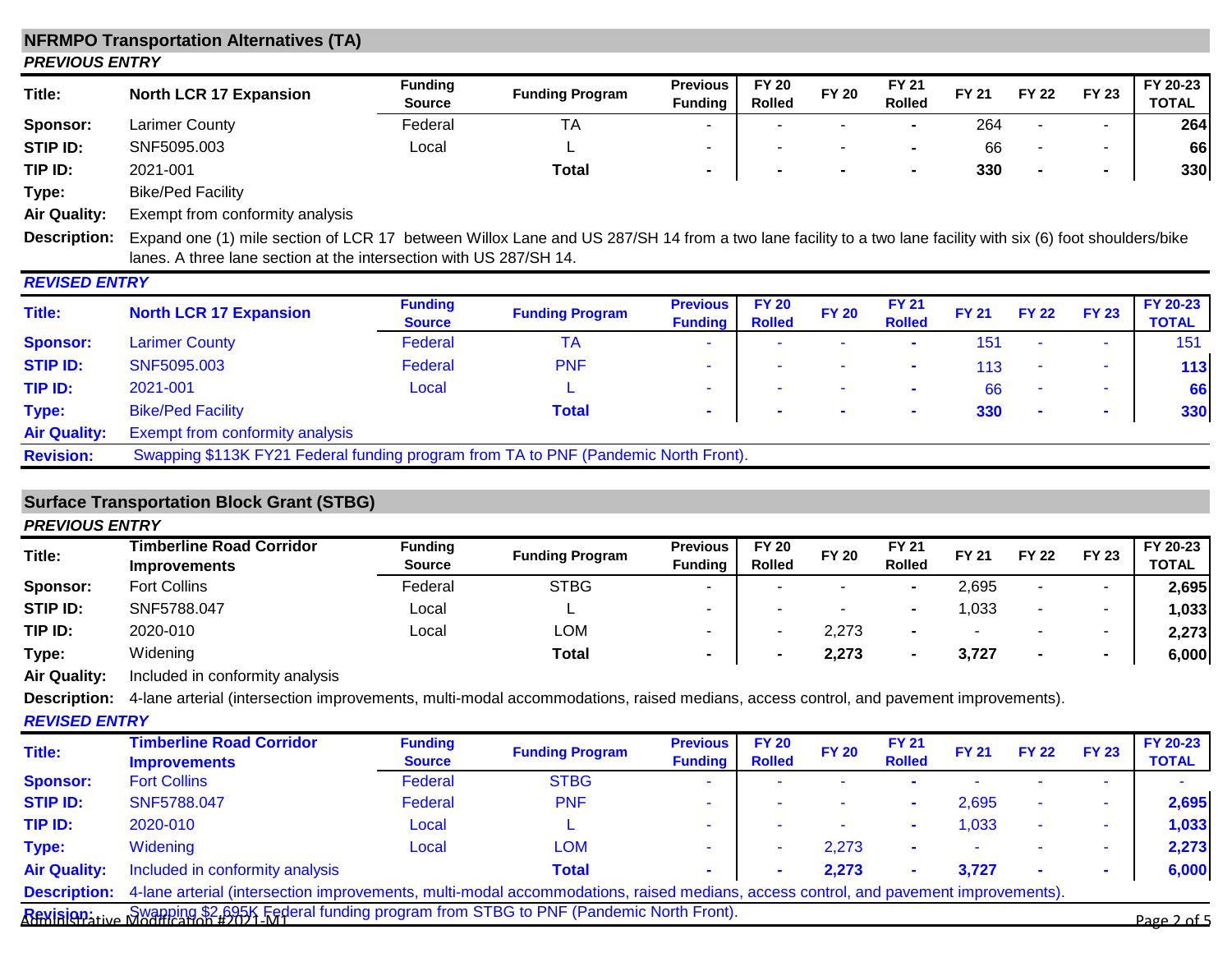## *PREVIOUS ENTRY*

| Title:              | <b>North LCR 17 Expansion</b>   | <b>Funding</b> | <b>Funding Program</b> | <b>Previous</b>          | <b>FY 20</b>             | <b>FY 20</b>             | <b>FY 21</b>             | FY 21 | <b>FY 22</b>             | <b>FY 23</b>             | FY 20-23     |
|---------------------|---------------------------------|----------------|------------------------|--------------------------|--------------------------|--------------------------|--------------------------|-------|--------------------------|--------------------------|--------------|
|                     |                                 | <b>Source</b>  |                        | <b>Fundina</b>           | <b>Rolled</b>            |                          | <b>Rolled</b>            |       |                          |                          | <b>TOTAL</b> |
| Sponsor:            | <b>Larimer County</b>           | Federal        | <b>STBG</b>            | ۰                        | ۰                        | $\overline{\phantom{0}}$ | $\overline{\phantom{a}}$ | 496   | $\overline{\phantom{0}}$ | $\overline{\phantom{a}}$ | 496          |
| STIP ID:            | SNF5095.003                     | Local          |                        | $\overline{\phantom{a}}$ | $\overline{\phantom{a}}$ | ۰                        | $\overline{\phantom{a}}$ | 343   |                          | $\overline{\phantom{a}}$ | 343          |
| TIP ID:             | 2021-001                        | Local          | LOM                    | $\overline{\phantom{a}}$ |                          |                          | -                        | 1,155 |                          | $\overline{\phantom{0}}$ | 1,155        |
| Type:               | Widening                        |                | Total                  | $\blacksquare$           | $\blacksquare$           | $\blacksquare$           | -                        | 994,ا |                          | $\overline{\phantom{a}}$ | ,994         |
|                     | <b>Bike/Ped Facility</b>        |                |                        |                          |                          |                          |                          |       |                          |                          |              |
| <b>Air Quality:</b> | Included in conformity analysis |                |                        |                          |                          |                          |                          |       |                          |                          |              |

**Description:** Expand one (1) mile section of LCR 17 between Willox Lane and US 287/SH 14 from a two lane facility to a two lane facility with six (6) foot shoulders/bike lanes. A three lane section at the intersection with US 287/SH 14. Also see TA.

## *REVISED ENTRY*

| Title:              | <b>North LCR 17 Expansion</b>                                                                                                                                                                                                                  | <b>Funding</b> | <b>Funding Program</b> | <b>Previous</b> | <b>FY 20</b>  | <b>FY 20</b> | <b>FY 21</b>  | <b>FY 21</b> | <b>FY 22</b>             | <b>FY 23</b>             | <b>FY 20-23</b> |
|---------------------|------------------------------------------------------------------------------------------------------------------------------------------------------------------------------------------------------------------------------------------------|----------------|------------------------|-----------------|---------------|--------------|---------------|--------------|--------------------------|--------------------------|-----------------|
|                     |                                                                                                                                                                                                                                                | <b>Source</b>  |                        | <b>Funding</b>  | <b>Rolled</b> |              | <b>Rolled</b> |              |                          |                          | <b>TOTAL</b>    |
| <b>Sponsor:</b>     | <b>Larimer County</b>                                                                                                                                                                                                                          | Federal        | <b>STBG</b>            | $\sim$          |               |              |               |              |                          | $\sim$                   |                 |
| <b>STIP ID:</b>     | SNF5095.003                                                                                                                                                                                                                                    | Federal        | <b>PNF</b>             | -               |               |              | $\mathbf{r}$  | 496          |                          | $\overline{\phantom{a}}$ | 496             |
| TIP ID:             | 2021-001                                                                                                                                                                                                                                       | Local          | ►                      |                 |               |              |               | 343          | $\overline{\phantom{a}}$ | $\overline{\phantom{a}}$ | 343             |
| Type:               | Widening                                                                                                                                                                                                                                       | Local          | <b>LOM</b>             |                 |               |              |               | 1,155        | ۰                        |                          | 1,155           |
|                     | <b>Bike/Ped Facility</b>                                                                                                                                                                                                                       |                | <b>Total</b>           |                 |               |              | $\mathbf{r}$  | 1,994        | $\blacksquare$           |                          | 1,994           |
| <b>Air Quality:</b> | Included in conformity analysis                                                                                                                                                                                                                |                |                        |                 |               |              |               |              |                          |                          |                 |
| <b>Description:</b> | Expand one (1) mile section of LCR 17 between Willox Lane and US 287/SH 14 from a two lane facility to a two lane facility with six (6) foot shoulders/bike<br>lanes. A three lane section at the intersection with US 287/SH 14. Also see TA. |                |                        |                 |               |              |               |              |                          |                          |                 |
|                     |                                                                                                                                                                                                                                                |                |                        |                 |               |              |               |              |                          |                          |                 |

**Revision:** Swapping \$496K Federal funding program from STBG to PNF (Pandemic North Front).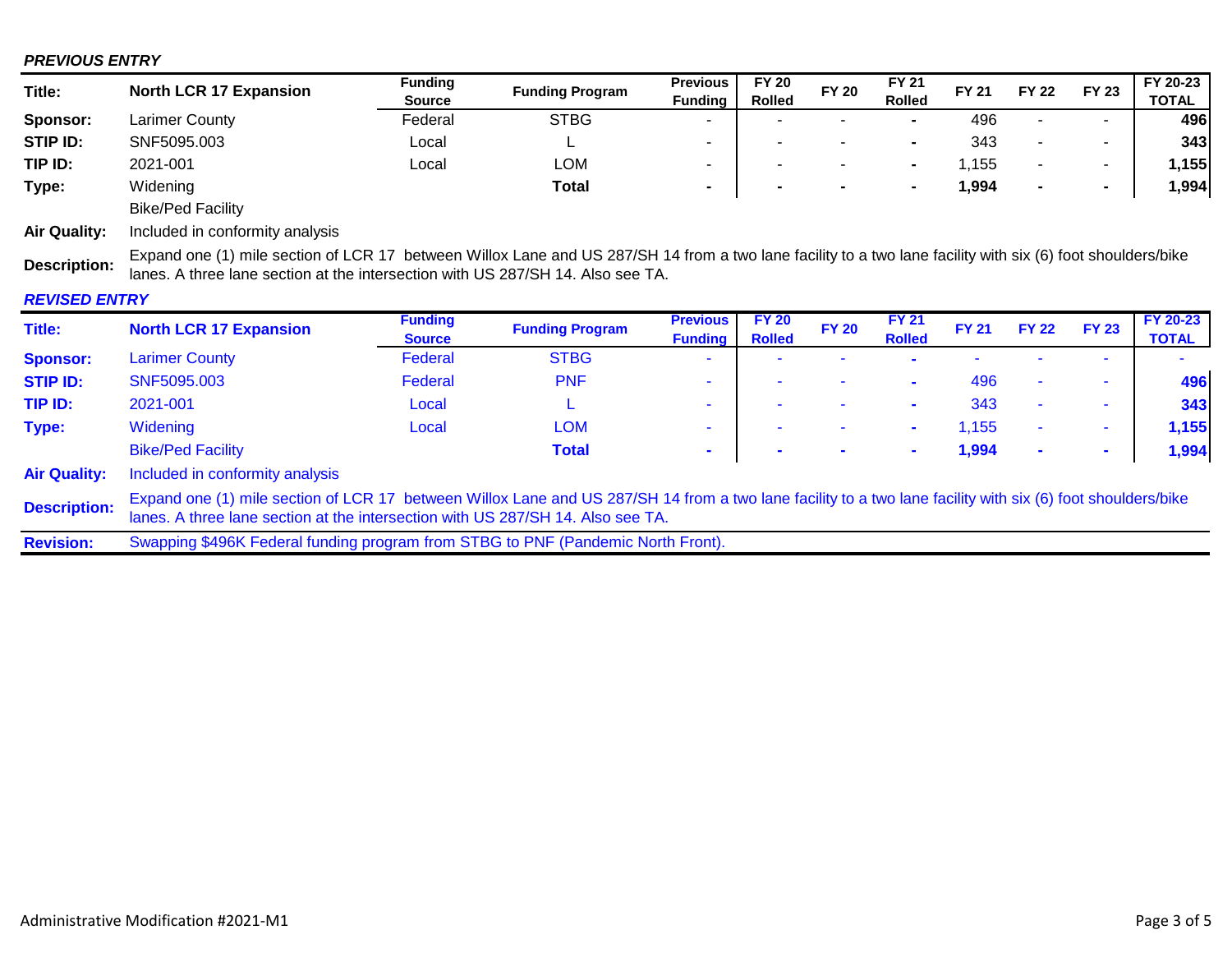#### *PREVIOUS ENTRY*

| Title:   | Intersection Improvements at | <b>Funding</b> |                        | <b>Previous</b>          | <b>FY 20</b>  | <b>FY 20</b>             | FY 21         | <b>FY 21</b> | <b>FY 22</b> |                | FY 20-23     |
|----------|------------------------------|----------------|------------------------|--------------------------|---------------|--------------------------|---------------|--------------|--------------|----------------|--------------|
|          | SH257 & Eastman Park Dr.     | <b>Source</b>  | <b>Funding Program</b> | <b>Fundina</b>           | <b>Rolled</b> |                          | <b>Rolled</b> |              |              | <b>FY 23</b>   | <b>TOTAL</b> |
| Sponsor: | Windsor                      | Federal        | <b>STBG</b>            |                          |               |                          | ,000          |              |              |                | ,000         |
| STIP ID: | SNF5788.045                  | ∟ocal          | -                      |                          |               | -                        | 266           |              |              |                | 266          |
| TIP ID:  | 2020-013                     | ∟ocal          | LOM                    | $\overline{\phantom{0}}$ |               | $\overline{\phantom{a}}$ | 280           |              |              |                | 280          |
| Type:    | Intersection Improvements    |                | Total                  |                          |               |                          | ,546          | $\sim$       | $\mathbf{r}$ | $\blacksquare$ | ,546         |

**Air Quality:** Exempt from conformity analysis

**Description:** Project moves the existing signal islands on the SE and NE quadrants farther east to expand the space for truck turning movements.

### *REVISED ENTRY*

| Title:              | <b>Intersection Improvements at</b><br><b>SH257 &amp; Eastman Park Dr.</b>                                                                             | <b>Funding</b><br><b>Source</b> | <b>Funding Program</b> | <b>Previous</b><br><b>Funding</b> | <b>FY 20</b><br><b>Rolled</b> | <b>FY 20</b>             | <b>FY 21</b><br><b>Rolled</b> | <b>FY 21</b> | <b>FY 22</b> | <b>FY 23</b> | <b>FY 20-23</b><br><b>TOTAL</b> |
|---------------------|--------------------------------------------------------------------------------------------------------------------------------------------------------|---------------------------------|------------------------|-----------------------------------|-------------------------------|--------------------------|-------------------------------|--------------|--------------|--------------|---------------------------------|
| <b>Sponsor:</b>     | Windsor                                                                                                                                                | Federal                         | <b>STBG</b>            |                                   |                               |                          |                               |              |              |              |                                 |
| <b>STIP ID:</b>     | SNF5788.045                                                                                                                                            | Federal                         | <b>PNF</b>             |                                   |                               |                          | 1,000                         |              |              |              | 1,000                           |
| TIP ID:             | 2020-013                                                                                                                                               | Local                           |                        | $\overline{\phantom{a}}$          |                               |                          | 266                           |              |              |              | 266                             |
| Type:               | <b>Intersection Improvements</b>                                                                                                                       | Local                           | <b>LOM</b>             |                                   |                               | $\overline{\phantom{a}}$ | 280                           |              |              |              | 280                             |
| <b>Air Quality:</b> | <b>Exempt from conformity analysis</b>                                                                                                                 |                                 | <b>Total</b>           |                                   |                               | $\sim$                   | 1,546                         |              |              |              | 1,546                           |
|                     | <b>Description:</b> Project moves the existing signal islands on the SE and NE quadrants farther east to expand the space for truck turning movements. |                                 |                        |                                   |                               |                          |                               |              |              |              |                                 |
| <b>Revision:</b>    | Swapping \$1,000K Federal funding program from STBG to PNF (Pandemic North Front).                                                                     |                                 |                        |                                   |                               |                          |                               |              |              |              |                                 |